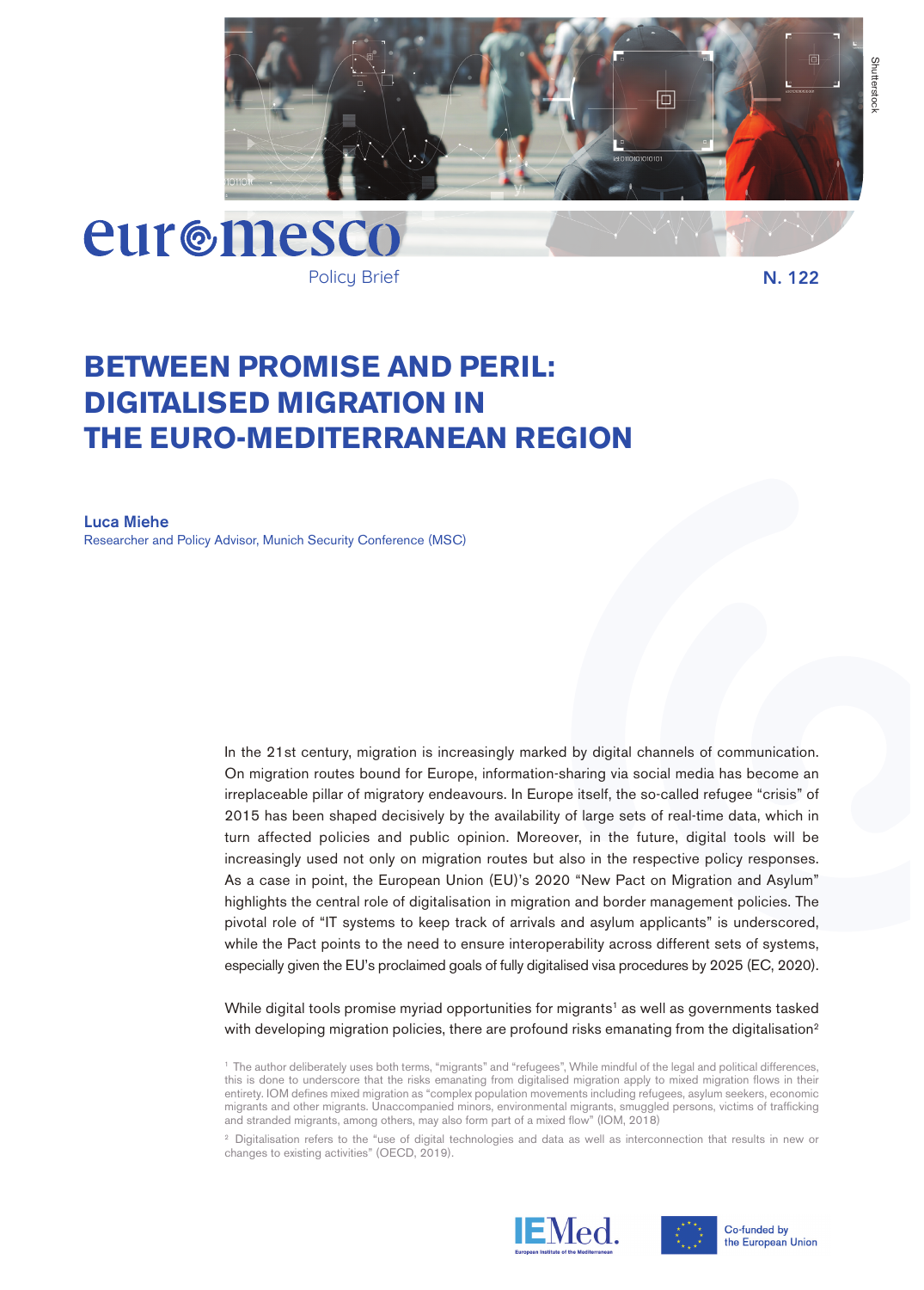of migratory endeavours, which necessitate heightened attention by scholars and policymakers alike. Questions arise on ways to enhance Euro-Mediterranean<sup>3</sup> cooperation and foster innovations in the field of digital migration governance, whilst anticipating associated risks. How does the digital transition shape migration governance in the Euro-Mediterranean region? Which risks and opportunities require special attention? Finding answers to those questions will not only enable policy-makers on both sides of the Mediterranean to take informed action on the challenges inherent to the digital transition. It will also put agency in the hands of those forced to leave their homes and who seek protection by identifying stumbling blocks and inroads for action.

This policy brief will provide an overview on the risk landscape of digitalised migration in the Euro-Mediterranean region, including but not limited to surveillance, misinformation, and the weaponisation of real-time migration data for political ends. To tackle these guiding questions, it will be structured as follows: first, a brief overview of EU external migration governance visà-vis the Middle East and North Africa (MENA) region will be provided. Second, a systematic assessment of the risks brought about by digitalisation in the field of migration with a focus on the Euro-Mediterranean space will be conducted. Third, before concluding, the categorised risks of digitalisation in the field of migration in the Euro-Mediterranean region will be translated into actionable policy recommendations directed at European member states and EU institutions.

## **Externalising responsibility: EU migration governance in the Mediterranean region**

Even before forced displacement in Sub-Saharan Africa and the MENA region dominated the public discourse in the EU in 2015, migration has been a salient issue in relations between Europe and its Southern Neighbourhood. Irregular migration flows via the Canary Islands have brought tens of thousands of people to European shores since the start of the 1990s (MacGregor, 2019). Since the onset of the so-called Arab Spring in 2011, increasing numbers of people have arrived at Europe's borders (Fargues & Fandrich, 2012). This development accelerated in 2015, when large quantities of people were forcibly displaced, first and foremost from Syria, Afghanistan and Iraq, leading to more than one million arrivals in Europe that same year (Norman, 2021).

In the past decade, cooperation in the field of migration in the Euro-Mediterranean region has been marked by a double phenomenon: a fortification (ECCHR, 2022) of the EU's external borders and an externalisation<sup>4</sup> of European migration governance, centred around the objective of "keeping refugees at bay" (Amnesty International, 2015). Especially against the backdrop of growing anti-immigrant sentiments across the EU, policy responses have been increasingly restrictive. As a result, a "new grand compromise" today shapes Euro-Mediterranean relations, "whereby Middle Eastern states capitalised on the European fears raised during the 2015 refugee 'crisis'" (Norman, 2021). Both processes place the control of and – from a European perspective – responsibility for the wellbeing of migrants largely into the hands of Europe's neighbours. Scholars have argued that Middle Eastern states are by no means passive recipients of mixed migration flows, but indeed "strategic actors" that "carefully select the policy most suitable to their domestic and foreign policy agenda" (Norman, 2021). Therefore, a careful assessment of the risks faced by migrants and the connected challenges for external European migration governance is required.

<sup>&</sup>lt;sup>3</sup> The Euro-Mediterranean region encompasses countries surrounding the Mediterranean Sea.

<sup>4</sup> Externalisation refers to a process in which the management of European borders and migration routes towards it are outsourced to host and transit countries surrounding the EU (Kipp & Koch, 2018).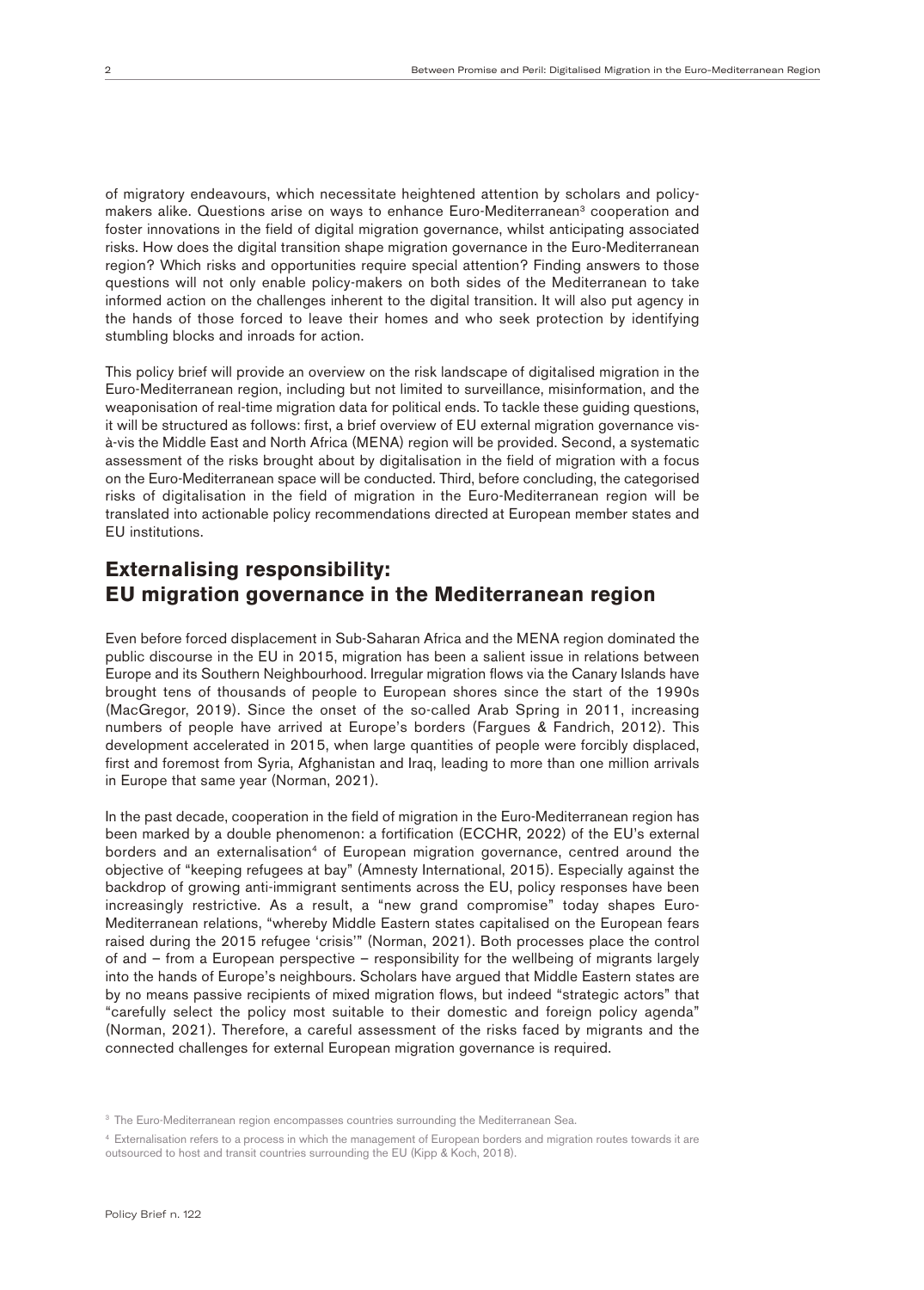#### **Four risk dimensions on the digitalisation-migration nexus**

The process of digitalisation is rife with promises for migrants and governments alike. On the one hand, refugees and migrants in remote locations are able to gather real-time information on specific routes, making use of information that is readily available on social media platforms. Risks can be averted, prices compared, and experiences exchanged, altogether enhancing human security en route. In the same vein, humanitarian organisations are putting digital tools to work. In a 2017 White Paper, the UN High Commissioner for Refugees (UNHCR) highlighted the potential of social media informing the humanitarian response in crisis contexts (UNHCR, 2017). For example, in Egypt the International Organization for Migration (IOM) launched the "Bosla" platform in 2017, a digital platform aimed at "fast, easy and most effective access to information" for migrants in North Africa (IOM, 2017).

While humanitarian organisations and migrants themselves are adapting to the digital transformation, governments are also making inroads. EU member states have multiple tools at their disposal to monitor, analyse and manage migration flows. A 2020 study by the European Migration Network showed that 12 out of 22 surveyed governments use forecast methods based on open-source data in the field of migration (Tjaden et al., 2021). At the level of both the EU and United Nations (UN), there have been numerous calls to utilise "big data analytics to track migration flows," explicitly for policy purposes (Taylor & Meissner, 2019). Satellite data, phone records and GPS-based movement data enable not only commercial firms but also governments to gather, process and analyse large swaths of data. Researchers, too, have used Facebook data to monitor stocks of migrants in host countries (Zagheni et al., 2017). Furthermore, "nowcasting", i.e., processing and analysis of data, renders possible the generation of real-time assessments on current migration flows (Taylor & Meissner, 2019). However, while some experts have highlighted the promise of big data by rendering more precise predictions of migration flows (Rango, 2015), others call these same hopes "overblown" (Scheel & Ustek-Spilda, 2018).

While promises of digital technologies in migration abound, more attention on the perils of digitalised migration is necessary. With virtually every migrant equipped with digital tools throughout their migratory endeavours (MacGregor, 2018), an excessively optimistic view on the opportunities of digitalised migration would be too short-sighted. Based on the considerations above, a set of risk factors can be set out, which could form the basis for the generation of EU policy responses. The risks of digitalisation in the field of migration can be grouped into four dimensions: internal population control and abuse by non-state actors within countries in Europe's Southern Neighbourhood, as well as, externally, flow control and the diplomatic weaponisation of migration.

- 1. Internally, host countries in the Southern Mediterranean may target domestic migrant communities to exert control by various digital means, including but not limited to surveillance. In recent years, countries in the Euro-Mediterranean region have expanded surveillance capacities and become a "breeding ground for invasive surveillance" (Access Now, 2020; Wagner, 2012). In essence, digitalisation of migratory endeavours creates leeway for increased surveillance of migrant communities, keeping tabs on their every activity (Eide, 2020; MacGregor, 2018; Michaelsen & Glasius 2018).
- 2. At the same time, non-state actors have entered the fold in countries like Libya and along migration routes in the MENA region. By extortion through digital cash transfers from the country of origin, they exploit migrants' vulnerabilities. In its new Pact on Migration and Asylum, the EU refers to this phenomenon as "digital smuggling", which is defined as the "use, in particular by organised criminal groups, of modern information and communication technology to facilitate migrant smuggling, including advertising, organising, collecting payments" (EC, 2020). What is more, abuse by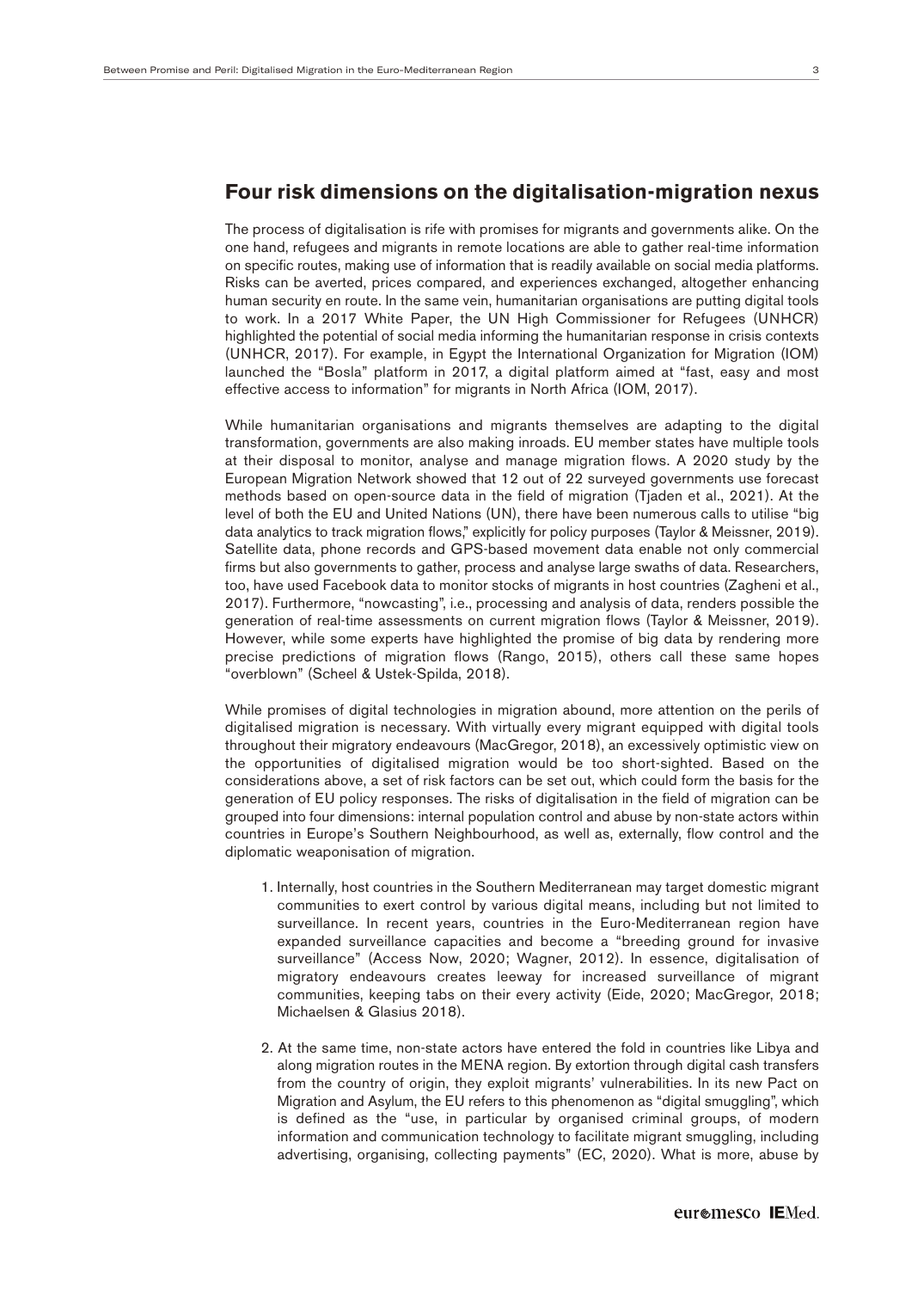non-state actors also pertains to misinformation. During the COVID-19 pandemic, social media campaigns in the MENA region have highlighted that "misinformation about the virus makes refugees even more vulnerable" by exposing them to prejudice and rumours on social media (Schon, 2020). Thus, while governments in the Euro-Mediterranean region have increased opportunities to track and control migrant communities in host and transit countries, non-state groups and the broader citizenry use digital tools to exploit migrants' vulnerable situations.

- 3. Externally, these states use different means of control to monitor migration flows at their borders, with vast associated risks for migrants' safety. Digital movement data, readily available to governments, can be traced in anticipation of disembarkations – a process marked by substantial risks for migrants. Especially in fragile contexts like Libya, the aggressive conduct of the coast guard has been at the centre of criticism of international rights groups, highlighting that the already perilous disembarkation from the Southern Mediterranean shores is exacerbated by Libyan security forces (Human Rights Watch, 2017). This trend is reinforced by the two intertwined developments of a fortification and externalisation of Europe's migration governance, in which it defers tools and control for migration flows into the hands of third states along migration routes (Privacy International, 2020).
- 4. On a political level, given the availability of real-time migration data, (authoritarian) states in the Euro-Mediterranean region can "weaponise" migration. In essence, migrants are used as bargaining chips in diplomatic rows. Most recently this was seen in the case of Morocco, when Rabat leveraged its control over outbound migratory flows to extract concessions from Europe on the Western Sahara (Torreblanca, 2021). Without the availability of real-time data and concerted digital information campaigns, these levers would be far less effective.

Summarily, this brief outline of the factors above is a mere first attempt to systematically assess the risks that arise from digitalisation in migration, with a special focus on the Euro-Mediterranean space. Internal factors present migrants with severe risk of surveillance, misinformation and exploitation, while states in the Euro-Mediterranean region can use their respective migrant communities as leverage vis-à-vis Europe, which, as presented in the preceding section, aims to keep migrants at bay.

## **From risk to response: inroads for EU migration governance**

To weather the challenges brought about by the digital transformation, the EU launched multiple initiatives. In 2020, the EU has advanced regulations including but not limited to the Digital Services Act and the Digital Markets Act, which aim to take on major Internet platforms in order to increase transparency and counter misinformation (Bendiek, 2021). With its Digital Decade, the EU furthermore established a set of digital goals to be achieved by 2030 (Franke, 2021). With stricter export controls on dual-use technologies, the EU aims "to better respond to emerging threats in an increasingly volatile world," as the EU Trade Commissioner put it (EC, 2021). Moreover, with its new Pact on Migration and Asylum, the EU addresses some dimensions of the digitalisation-migration nexus, as mentioned above.

Yet, as the assessment of the digitalisation-migration above demonstrated, major challenges remain. While Digital Services and Markets Acts are labelled as "milestones" and a "regulatory crackdown" by some (Goujard & Stolton, 2021) due to their potential to curb disinformation and strengthen the role of governments vis-à-vis powerful tech companies, deficiencies in the EU's technological portfolio persist (Pfeiffer & Carr, 2021). Surveillance tool purchases in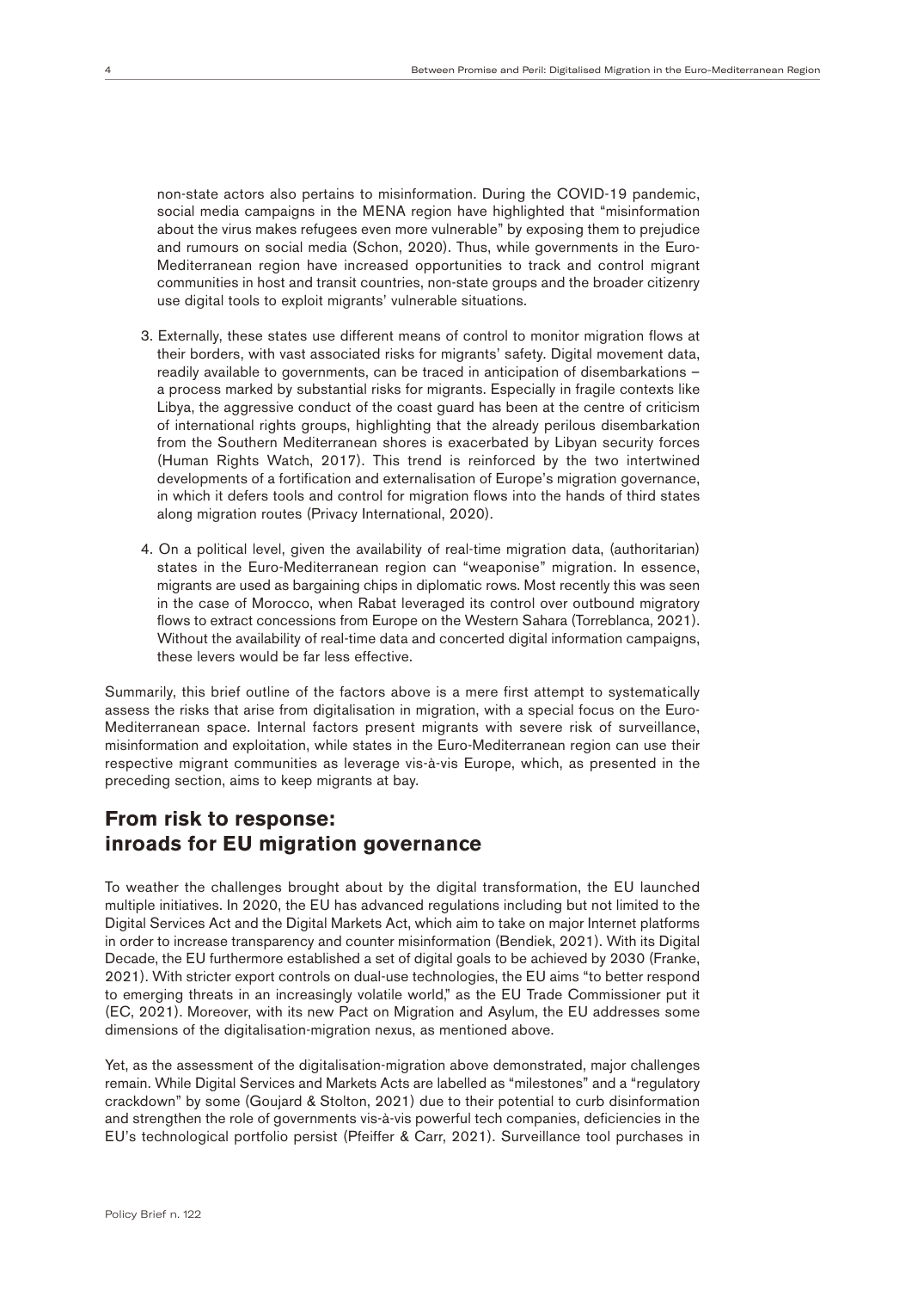Europe's Southern Neighbourhood also persist from within the region, disinformation and hate speech on social media platforms are rampant, and digital smuggling continues unabated. After having identified a broad categorisation of current risks on the nexus of digitalisation and migration above, the need to move from risk assessment to response has become apparent. From the four risk categories identified above, four fields of political action can be deduced, which can be a vantage point for further considerations.

With regards to the internal risks of intrusive *population control* and *abuse by non-state actors,* some concrete inroads can be made. With regards to the former, the EU Commission could invest in information tools for migrants and support existing IOM programmes which ensure impartial, anonymous and effective information access for refugees and migrants in countries of host and transit in the Euro-Mediterranean region. Ultimately, initiatives like these should also pay ample attention to migrants' digital literacy by investing in information campaigns on safe communication and the benefits of encrypted communication en route. With regards to digital smuggling, the Commission should explore options to increase cooperation with corporate actors in the mobile money transfer domain. Options could be identified, which would allow rewires of migrants' funds lost to kidnappings in close cooperation with mobile money providers. This initiative would aim at covering the losses of both migrants and their families to save these survivors of exploitative situation from further harm.

As to external risk factors of *flow control* and the diplomatic *weaponisation of migration,* the EU already has a tool at its disposal that it could put to good use: a strong EU stance on maritime safety, especially on search and rescue (SAR) missions is a necessary element to reduce the risks connected to the violent apprehension of migrants. A core precondition would be a decriminalisation of irregular departures. This would contribute to averting unlawful incarcerations after maritime apprehensions, which oftentimes include the collection of ransoms from migrants' families – first and foremost via mobile money transfer providers (MSF, 2019). In the face of mounting attempts by European neighbours to weaponise migrants for political ends, at the end of the day, a unified EU asylum system is key. Until today, incoherent internal migration approaches are the core reason why migrants can be used as bargaining chips in the first place.

While creative thematic policy options are vital to address the significant challenges outlined above, it is just as crucial to identify the right forum to foster a continued dialogue on the matter. A possible format to advance these preliminary ideas within the concert of the EU's external migration policy can be found in the bi-annual High-Level Implementation Forum of top coordinators from member states, and the EU institutions. It is here where the risks of digitalised migration can be effectively addressed in a forum destined to monitor and support the implementation of the EU information systems, as laid out in the 2020 Pact on Migration and Asylum (EC, 2020).

### **Conclusion**

Digitalisation leaves its mark on all domains of society and politics; migration is no exception. Scholars have observed that we can presently see a "datafication of migration statistics where our 'perception of reality … becomes more technologically and statistically mediated'" (Taylor & Meissner, 2019). Innovations in data collection and processing inherently "reconfigure how human mobility and migration are known," with far reaching consequences for governmental action in this domain (Scheel & Ustek-Spilda, 2018).

As policy-makers, practitioners and scholars explore the opportunities of digitalisation in the field of migration, a closer look at the risks emerging from this development is the order of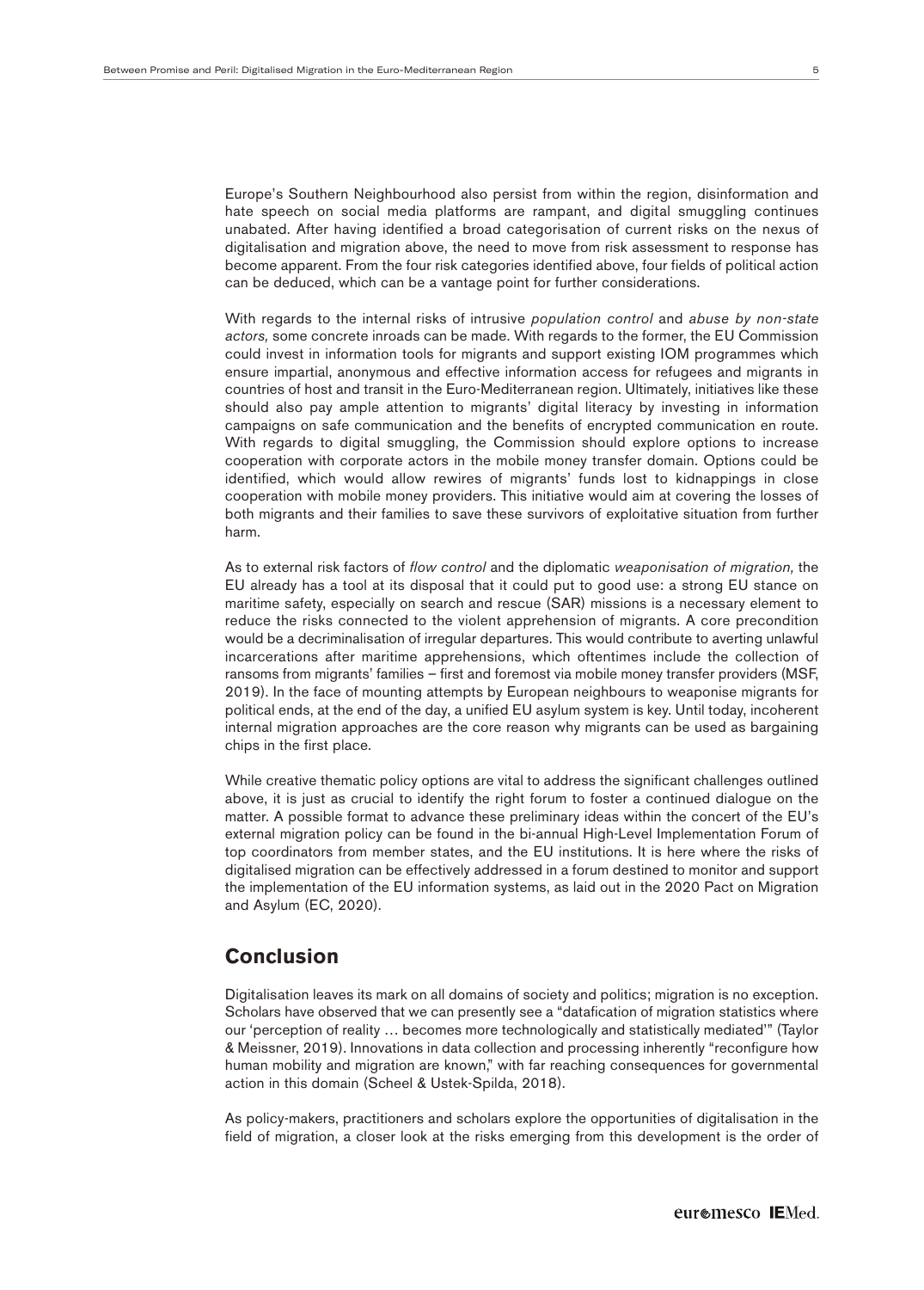the day. And challenges abound. If humanitarian actors and benevolent governments are able to gather large volumes of migration data, forecast migration flows and adapt their responses accordingly, so are authoritarian actors and non-state groups who may aim at leveraging this data and connected vulnerabilities to their advantage. Developing responses will be a crucial ongoing task, not least as both migrants and governments are quick to adapt to changes in the field. While strategic foresight has been identified by many as a systemic weakness in external EU migration policy, proactive policy approaches are needed to mitigate potential risks for migrants' safety. Hence, the aim of this policy brief was to raise attention to and develop a preliminary framework of risk assessment on the digitalisation-migration nexus. The EU is in need of a structured dialogue, both within the Union and with the partners in its Southern Neighbourhood to pre-empt the risks outlined above for the benefit of all.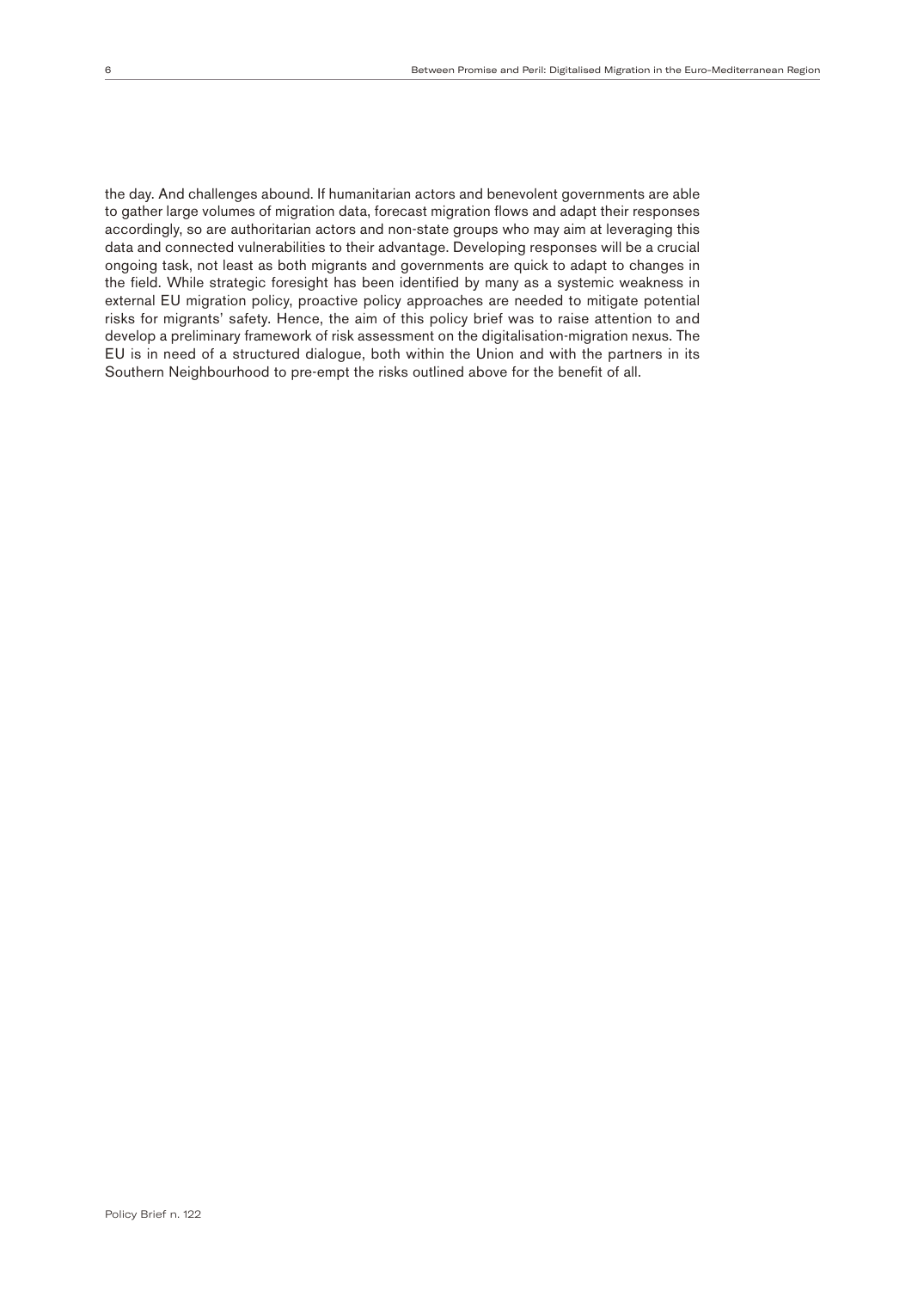#### **References**

ACCESSNOW (2021, July 26). MENA surveillance coalition: stop all surveillance tech sales to the region's autocratic governments. *AccessNow.* Retrieved from https://www.accessnow.org/pegasusproject-mena/

AMNESTY INTERNATIONAL (2015). *Fear and fences: Europe's approach to keeping refugees at bay.* Retrieved from https://reliefweb.int/sites/reliefweb.int/files/resources/EUR0325442015ENGLISH.PDF

BARBELET, V., HAGEN-ZANKER, J., & MANSOUR-ILLE, D. (2018). *The Jordan Compact: Lessons learnt and implications for future refugee compacts.* Overseas Development Institute. Retrieved from https://odi.org/en/publications/the-jordan-compact-lessons-learnt-and-implications-for-future-refugeecompacts/

BENDIEK, A. (2021, February 11). *Integrationspolitische Bedeutung des Digital Service Act (DSA) und Digital Markets Act (DMA)* [Written statement]. SWP Franco-German technical discussion of the EU Committee. Retrieved from https://www.swp-berlin.org/publications/products/sonstiges/Bendiek\_BT-Stellungnahme\_Digitalpaket\_der\_KOM\_02-2021.pdf

EUROPEAN COUNCIL ON FOREIGN RELATIONS (ECFR). (2019, December). *Mapping European Leverage in the MENA Region.* Retrieved from https://ecfr.eu/special/mapping\_eu\_leverage\_mena/

EUROPEAN CENTER FOR CONSTITUTIONAL AND HUMAN RIGHTS (ECCHR). (2022). *Migration.* Retrieved frome https://www.ecchr.eu/en/migration/

EUROPEAN COMMISSION (EC). (2020). *Communication from The Commission on a New Pact on Migration and Asylum.* Retrieved from https://eur-lex.europa.eu/legalcontent/EN/TXT/?uri=CELEX %3A52020DC0609

EUROPEAN COMMISSION (EC). (2021). Strengthened EU export control rules kick in. Retrieved from https://trade.ec.europa.eu/doclib/press/index.cfm?id=2297

EIDE, E. (2020). Mobile flight: Refugees and the importance of cell phones. *Nordic Journal of Migration Research 10 (*2), 67–81.

FARGUES, P., & FANDRICH, C. (2012). *Migration after the Arab Spring.* European University Institute. Retrieved from https://cadmus.eui.eu/handle/1814/23504

FRANKE, U. (2021). *Europe needs a change in mindset on technology and geopolitics.* European Council on Foreign Relations. Retrieved from https://ecfr.eu/article/europe-needs-a-change-in-mindset-on-technologyand-geopolitics/

GOUJARD, C., & STOLTON, S. (2021, November 25). Europe reins in Big Tech: What you need to know. *Politico.* Retrieved from https://www.politico.eu/article/europe-digital-markets-act-dma-digital-services-actdsa-regulation-platforms-google-amazon-facebook-apple-microsoft/

HUMAN RIGHTS WATCH (2017, June 19). *EU: Shifting rescue to Libya risks lives.* Human Rights Retrieved from https://www.hrw.org/news/2017/06/19/eu-shifting-rescue-libya-risks-lives

INTERNATIONAL ORGANIZATION FOR MIGRATION (IOM). (2017, May 26). *IOM Egypt launches migrant information-sharing Mobile Application.* Retrieved from https://www.iom.int/news/iom-egypt-launchesmigrant-information-sharing-mobile-application

KIPP, D., & KOCH, A. (2018). Looking for external solutions: Instruments, actors, and strategies for European migration cooperation with African countries. In A. Koch; A. Weber; and I. Werenfels (Eds.).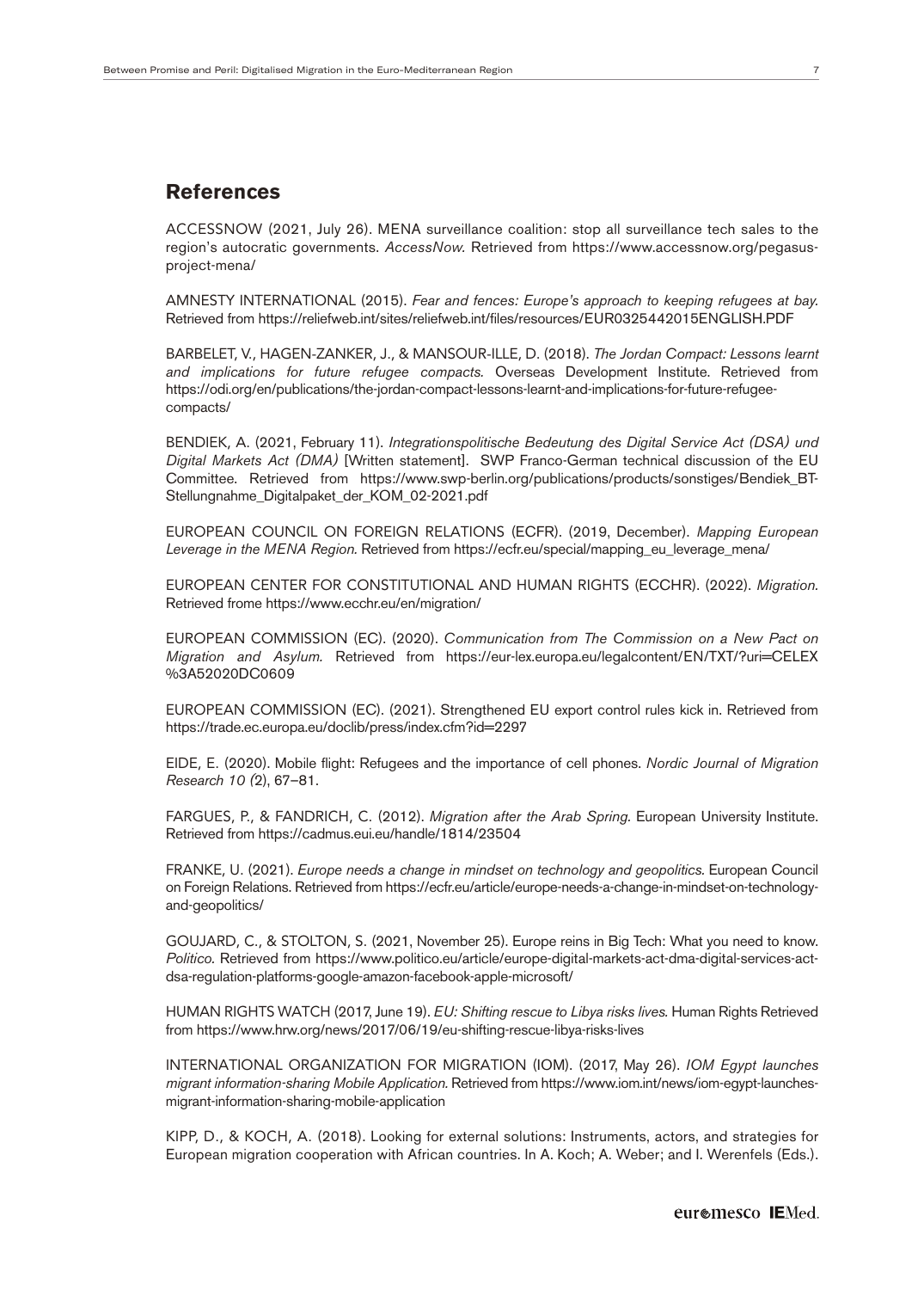*Profiteers of migration: Authoritarian states in Africa and European migration management* (pp. 9-21). Stiftung Wissenschaft und Politik (SWP).

MACGREGOR, M. (2018, March 8). Smartphones: Lifeline or liability?, *InfoMigrants.* Retrieved from https://www.infomigrants.net/en/post/7841/smartphones-lifeline-or-liability

MACGREGOR, M. (2019, June 11). Spain's Canary Islands – Still a magnet for migrants. *InfoMigrants.* Retrieved from https://www.infomigrants.net/en/post/17342/spain-s-canaryislands-still-a-magnet-for-migrants

MÉDECINS SANS FRONTIÈRES (MSF). (2019, December 23). *Trading in suffering: detention, exploitation and abuse in Libya.* Retrieved from https://www.msf.org/libya% E2%80%99s-cycle-detention-exploitation-and-abuse-against-migrants-and-refugees

MICHAELSEN, M., & GLASIUS, M. (2018). Authoritarian practices in the digital age. *International Journal of Communication, 12,* 3788–3794. Retrieved from https://pure.uva.nl/ ws/files/28538803/Glasius\_IJoC\_2018\_intro.pdf

MIXED MIGRATION HUB (2018). *What is mixed migration?.* Retrieved from https://www.mixedmigrationhub.org/fr/member-agencies/what-mixed-migration-is/

NORMAN, K. P. (2021). *Reluctant reception: Refugees, migration and governance in the Middle East and North Africa.* Cambridge University Press

ORGANISATION FOR ECONOMIC CO-OPERATION AND DEVELOPMENT (OECD). (2019). *Going digital: Shaping policies, improving lives.* Retrieved from https://www.oecdilibrary.org/science-and-technology/going-digital-shaping-policies-improving-lives\_9789264312012-e n?itemId=/content/component/58ee7fe5-en&\_csp\_=489848dd2a09959e17511494b5e 661ea& itemIGO=oecd&itemContentType=chapter

PFEIFFER, S., & CARR, R. (2021). *Update required – European digital sovereignty and the transatlantic partnership.* Munich Security Conference. Retrieved from https://securityconference.org/ assets/user\_upload/MunichSecurityBrief\_DigitalSovereignty.pdf

PRIVACY INTERNATIONAl (2020, July 21). *10 threats to migrants and refugees.* Retrieved from https://privacyinternational.org/long-read/4000/10-threats-migrants-and-refugees

RANGO, M. (2015, October 5). *How big data can help migrants.* World Economic Forum. https://www.weforum.org/agenda/2015/10/how-big-data-can-help-migrants/

SCHEEL, S., & USTEK-SPILDA, F. (2018, June 5). Why Big Data cannot fix migration statistics. *The New Humanitarian.* Retrieved from https://deeply.thenewhumanitarian.org/ refugees/community/2018/06/05/why-big-data-cannot-fix-migration-statistics

SCHON, J. (2020). Protecting refugees in the Middle East from Coronavirus: A fight against two reinforcing contagions. In M. Lynch (Ed.), *The COVID-19 pandemic in the Middle East and North Africa* (pp.19-21). Project on Middle East Political Science. Retrieved from https://pomeps.org/wp-content/uploads/2020/04/POMEPS\_Studies\_39\_Web.pdf

TAYLOR, L., & MEISSNER, F. (2020). A crisis of opportunity: Market-making, Big Data, and the consolidation of migration as risk. *Antipode 52* (1).

TJADEN, J., ARAU, A., NUERMAIMAITI, M., CETIN, I., ACOSTAMADIEDO, E., & RANGO, M. (2021, January 27). *Using 'Big Data' to forecast migration.* International